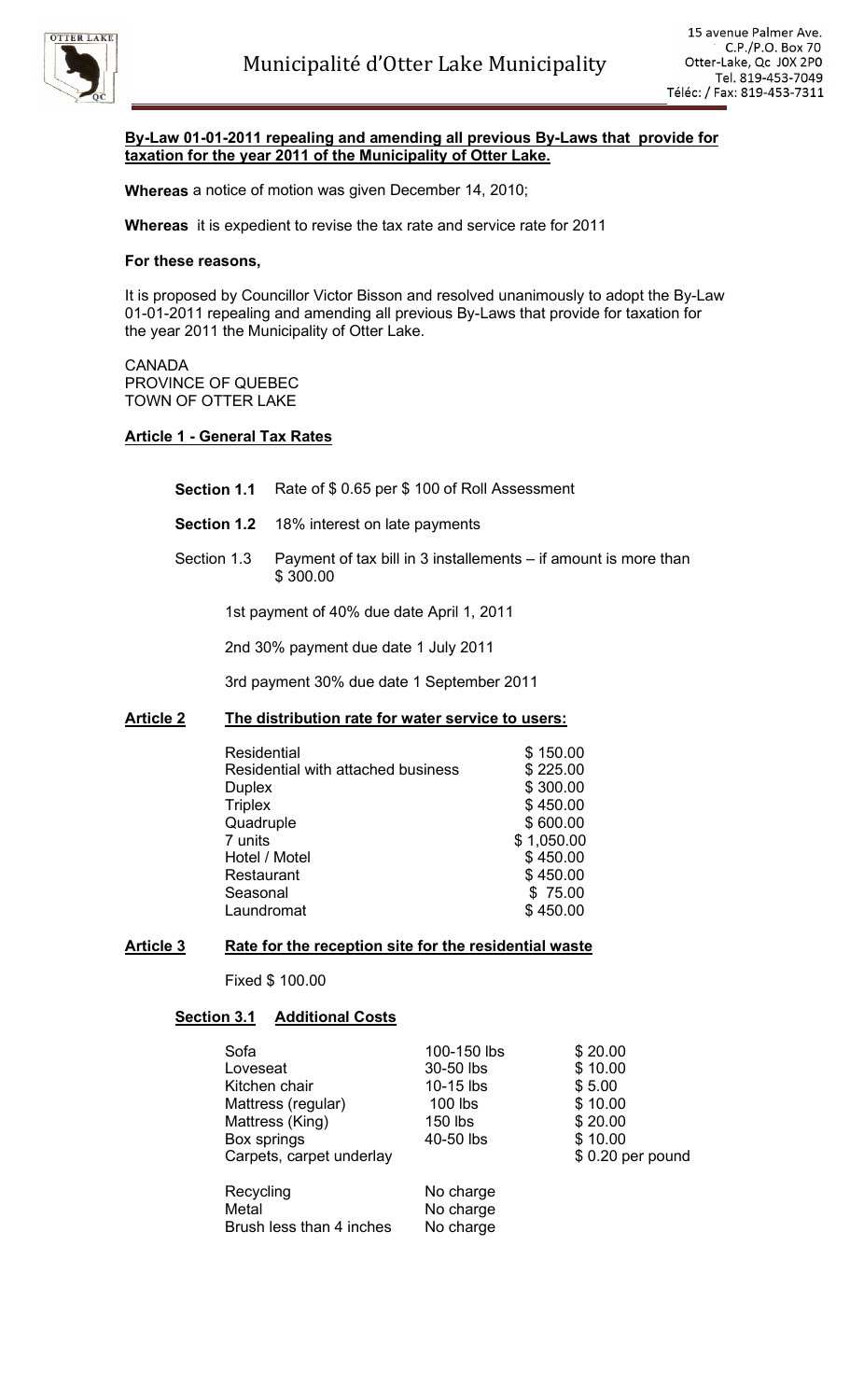

### **Article 3.2 Tax credit refundable for the reception site of the residential waste**

Fixed \$ 80.00

# **Article 4 Rate to defray the costs of purchasing a fire truck.**

Fixed \$ 50.00 per units of all taxable property

### **Article 5 Rate for the upgrading of drinking water infrastructure borrowing bylaw # 005-11-2009**

**Article 5.1** To provide 25% of expenditures incurred for interest and capital repayment of annual payments on the loan, is hereby imposed and levied annually, during the term of the loan, all taxable immovables in the territory of the municipality, a special tax at a rate sufficient to its value as it appears on the assessment roll in force each year.

### **Rate of \$ 9.00**

**Article 5.2** To provide for 75% of expenses incurred for interest and capital repayment of annual payments on the loan, it is required by this Regulation and shall be appropriated annually during the term of the loan, each owner a taxable property located within the basin of taxation described in schedule ''A'' attached to this by law to form an integral part of compensation in respect of each taxable property owned.

> The amount of this compensation will be determined annually by multiplying the number of units assigned the following table an below each property taxable by the value assigned to each unit. This value is determined by dividing the expenses incurred for interest and capital repayment of annual payments on the loan by the number of units of all taxable property located within the basin.

### **ANNEXE - A Building Categories Number of units**

| A | <b>Residential</b>                                                                                                                                                                                                                                                                                                            |                                                                                       |                                                                                                                                              |
|---|-------------------------------------------------------------------------------------------------------------------------------------------------------------------------------------------------------------------------------------------------------------------------------------------------------------------------------|---------------------------------------------------------------------------------------|----------------------------------------------------------------------------------------------------------------------------------------------|
|   | Residential building housing<br>Residential building with commercial<br>Seasonal Building                                                                                                                                                                                                                                     | 1<br>1.5<br>1                                                                         | \$160.00<br>\$240.00<br>\$160.00                                                                                                             |
| В | <b>Commercial</b>                                                                                                                                                                                                                                                                                                             |                                                                                       |                                                                                                                                              |
|   | Convenience<br>a)<br>Convenience store<br>b)<br>Hairdresser<br>C)<br>d)<br>Restaurant<br>Hotel / Bar / Lounge<br>e)<br>f)<br>Utility<br><b>Gas Station</b><br>g)<br>Potato Chips stand<br>h)<br>i)<br>General Store & a variety of items<br><b>Nonprofit Business</b><br>j)<br>k) Bakery<br><b>Bed &amp; Breakfasts</b><br>I) | 1.5<br>1.5<br>1.5<br>1.5<br>1.5<br>$\mathbf{2}$<br>1.5<br>1.5<br>1<br>1<br>1.5<br>1.5 | \$240.00<br>\$240.00<br>\$240.00<br>\$240.00<br>\$240.00<br>\$320.00<br>\$240.00<br>\$240.00<br>\$160.00<br>\$160.00<br>\$240.00<br>\$240.00 |
| C | <b>Other commercial building</b>                                                                                                                                                                                                                                                                                              |                                                                                       |                                                                                                                                              |
|   | <b>Professional Office</b><br>a)                                                                                                                                                                                                                                                                                              | 1.5                                                                                   | \$240.00                                                                                                                                     |